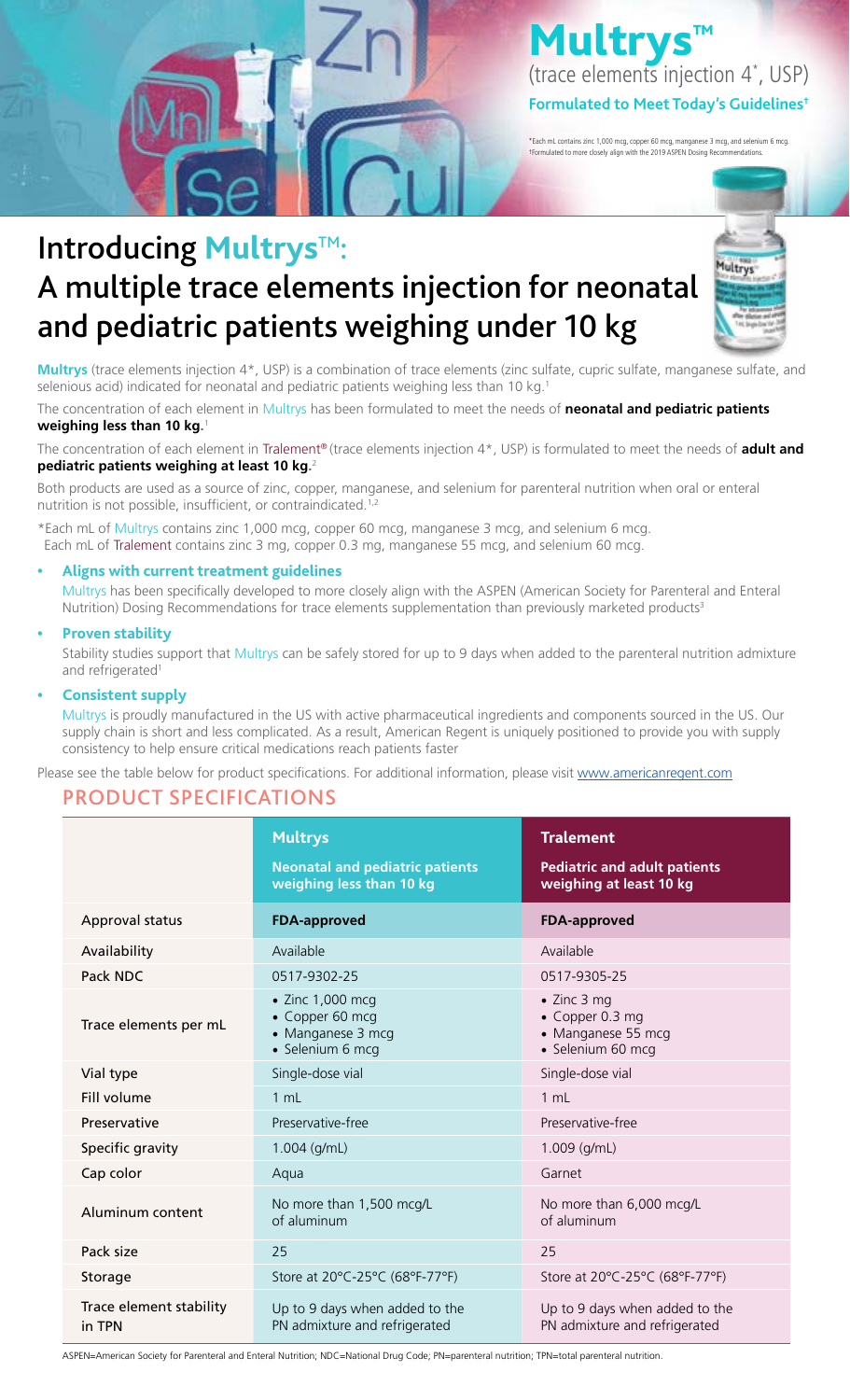## **Multrys™ (trace elements injection 4\*, USP) and Tralement® (trace elements injection 4\*, USP) more closely align with the daily recommendations for parenteral trace elements set forth by ASPEN.3**

\*Each mL of **Multrys** contains zinc 1,000 mcg, copper 60 mcg, manganese 3 mcg, and selenium 6 mcg. Each mL of **Tralement** contains zinc 3 mg, copper 0.3 mg, manganese 55 mcg, and selenium 60 mcg.

## Multrys**™**

(trace elements injection 4\* , USP)  $\mathcal{L}_{\mathcal{L}}$  mL contains zinc 1,000 mcg, manganese 3 mcg, and selenium 6 mcg, and selenium 6 mcg. and selenium 6 mcg. and selenium 6 mcg. and selenium 6 mcg. and selenium 6 mcg. and selenium 6 mcg. and selenium 6 mcg. a

## **DAILY PN RECOMMENDATIONS COMPARISON—NEONATAL AND PEDIATRIC PATIENTS WEIGHING LESS THAN 10 KG**

**Multrys** 

**RANGE** 

| <b>Trace</b><br>element | <b>ASPEN: PN trace elements</b><br>daily dosing <sup>3</sup> |                             | <b>American Regent daily requirement for trace</b><br>elements supplementation by patient weight <sup>1</sup> |            |            |
|-------------------------|--------------------------------------------------------------|-----------------------------|---------------------------------------------------------------------------------------------------------------|------------|------------|
|                         | Preterm<br>neonates                                          | Term neonates<br>3 kg-10 kg | Less than 3 kg                                                                                                | 3 kg-5 kg  | 5 kg-10 kg |
| <b>Zinc</b>             | 400 mcg/kg                                                   | 250 mcg/kg                  | 400 mcg/kg                                                                                                    | 250 mcg/kg | 100 mcg/kg |
| Copper                  | 20 mcg/kg                                                    | 20 mcg/kg                   | 20 mcg/kg                                                                                                     | 20 mcg/kg  | 20 mcg/kg  |
| Manganese               | 1 mcg/kg                                                     | 1 mcg/kg                    | 1 mcg/kg                                                                                                      | 1 mcg/kg   | 1 mcg/kg   |
| Selenium                | 2 mcg/kg                                                     | 2 mcg/kg                    | 2 mcg/kg                                                                                                      | 2 mcg/kg   | 2 mcg/kg   |
| Chromium                | $0.05 - 0.3$ mcg/kg                                          | $0.2 \text{ mca/kg}$        | 0 mcg/kg                                                                                                      | 0 mcg/kg   | 0 mcg/kg   |



**Pediatric patients weighing 0.4 kg to 0.59 kg:** The total recommended dosage of Multrys is 0.2 mL **every other day.** Daily supplementation of zinc, copper, and selenium will be needed to meet daily requirements. **Pediatric patients weighing 0.6 kg to less than 10 kg:** The recommended dosage of Multrys is 0.3 mL/kg/day rounded to the nearest 0.1 mL for up to a maximum of 1 mL per day. **Additional trace elements supplementation with Multrys:** To determine the additional amount of supplementation needed, compare the calculated daily recommended dosage based on the body weight of the patient to the amount of each trace element provided by Multrys and enteral nutrition sources. Multrys is not recommended for pediatric patients who may require a lower dosage of 1 or more of these individual trace elements. Avoid additional manganese supplementation with Multrys use. Accumulation of manganese in the brain can occur with long-term administration of higher than recommended dosage of 1 mcg/kg/day.

For complete information, including dosage and administration, please see the **Full Prescribing Information**.

# Tralement®

(trace elements injection 4\*, USP)

## **DAILY PN RECOMMENDATIONS COMPARISON—PEDIATRIC PATIENTS 10 KG TO 49 KG**

| <b>Trace element</b> | <b>ASPEN daily dosing recommendations3</b> | <b>American Regent daily dosing</b><br>recommendations <sup>2</sup> |                                                                                 |
|----------------------|--------------------------------------------|---------------------------------------------------------------------|---------------------------------------------------------------------------------|
|                      | Children 10 kg-40 kg                       | <b>Adolescents</b><br>greater than 40 kg                            | Pediatric weight-based dosage for<br>patients weighing 10 kg-49 kg <sup>2</sup> |
| Zinc                 | 50 mcg/kg (max 5,000 mcg/day)              | $2-5$ mg                                                            | 50 mcg/kg/day (up to 3,000 mcg/day)                                             |
| Copper               | 20 mcg/kg (max 500 mcg/day)                | 200-500 mcg                                                         | 20 mcg/kg/day (up to 300 mcg/day)                                               |
| Manganese            | 1 mcg/kg (max 55 mcg/day)                  | 40-100 mcg                                                          | 1 mcg/kg/day (up to 55 mcg/day)                                                 |
| <b>Selenium</b>      | 2 mcg/kg (max 100 mcg/day)                 | 40-60 mcg                                                           | 2 mcg/kg/day (up to 60 mcg/day)                                                 |
| Chromium             | 0.2 mcg/kg (max 5 mcg/day)                 | $5-15$ mcg                                                          | 0 <sub>mcq</sub>                                                                |

The recommended dosage of Tralement based on body weight is 0.2 mL to 0.8 mL per day added to parenteral nutrition. For pediatric patients weighing 10 kg to 49 kg, additional zinc (in heavier patients in some weight bands), copper, and selenium may be needed to meet the recommended daily dosage of these trace elements.2

## **DAILY PN RECOMMENDATIONS COMPARISON—ADULT**

| <b>Trace element</b> | <b>ASPEN adult daily dosing</b><br>recommendations <sup>3</sup> | <b>American Regent daily dosing</b><br>recommendations <sup>2</sup> |  |
|----------------------|-----------------------------------------------------------------|---------------------------------------------------------------------|--|
|                      |                                                                 | Dosage for adults<br>weighing at least 50 kg <sup>2</sup>           |  |
| <b>Zinc</b>          | $3-5$ mg                                                        | 3 <sub>mg</sub>                                                     |  |
| Copper               | $0.3 - 0.5$ mg                                                  | $0.3 \text{ mg}$                                                    |  |
| Manganese            | 55 mcg                                                          | 55 mcg                                                              |  |
| Selenium             | 60-100 mcg                                                      | 60 mcg                                                              |  |
| Chromium             | $\leq 10$ mcg                                                   | $0 \text{ mcq}$                                                     |  |

## **Tralement dosing: Added to parenteral nutrition**

A 1 mL dose of Tralement per day for adults and pediatric patients weighing at least 50 kg simplifies treatment planning and preparation for healthcare workers, may save time, and may reduce the likelihood of errors.<sup>2,4</sup> Tralement is not recommended for patients who may require a lower dosage of 1 or more of the individual trace elements.<sup>2</sup> For complete information, including dosage and administration, please see the [Full Prescribing Information](https://americanregent.com/media/2998/tralement_prescribinginformation_commercialinsert_16jul2020.pdf).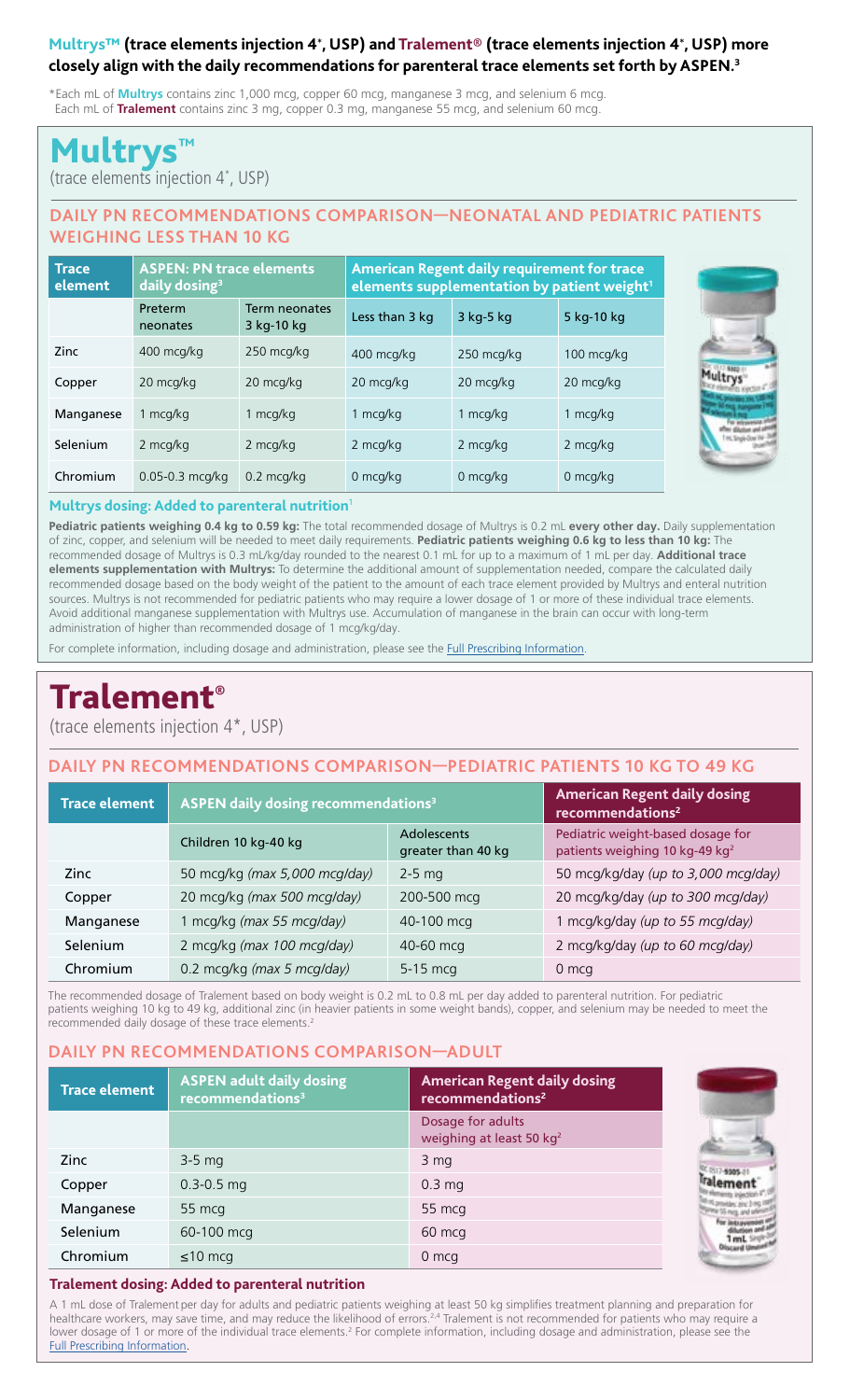Multrys**™** (trace elements injection 4\* , USP) \*Each mL contains zinc 1,000 mcg, copper 60 mcg, manganese 3 mcg, and selenium 6 mcg.

#### **For intravenous use**

#### **INDICATIONS AND USAGE**

Multrys is a combination of trace elements (zinc sulfate, cupric sulfate, manganese sulfate, and selenious acid) indicated in neonatal and pediatric patients weighing less than 10 kg as a source of zinc, copper, manganese, and selenium for parenteral nutrition when oral or enteral nutrition is not possible, insufficient, or contraindicated.

### **IMPORTANT SAFETY INFORMATION**

#### **DOSAGE AND ADMINISTRATION Important Administration Information**

Multrys is supplied as a single-dose vial. Prior to administration, Multrys *must be transferred to a separate parenteral nutrition container*, diluted, and used as an admixture in parenteral nutrition solution.

#### **Overview of Dosing**

Prior to administration of parenteral nutrition solution containing Multrys, correct severe fluid, electrolyte and acid-base disorders. It is recommended only for patients who require supplementation with all four of the individual trace elements (zinc, copper, manganese and selenium). Multrys is not recommended for patients who may require a lower dosage of one or more of the individual trace elements. Avoid additional manganese supplementation with Multrys use.

#### **CONTRAINDICATIONS**

Contraindicated in patients with hypersensitivity to zinc or copper.

## **WARNINGS AND PRECAUTIONS Pulmonary Embolism due to Pulmonary Vascular**

**Precipitates:** If signs of pulmonary distress occur, stop the parenteral nutrition infusion and initiate a medical evaluation.

**Vein Damage and Thrombosis:** Solution with an osmolarity of 900 mOsmol/L or greater must be infused through a central catheter.

**Neurologic Toxicity with Manganese:** Monitor for clinical signs and symptoms of neurotoxicity, whole blood manganese concentrations, and liver function tests. Discontinue Multrys and consider brain magnetic resonance imaging (MRI) if toxicity is suspected. Monitor patients for cholestasis or other biliary liver disease.

**Hepatic Accumulation of Copper and Manganese:** Assess for development of hepatic accumulation. Monitor concentrations of copper and manganese in patients with cholestasis or cirrhosis.

**Aluminum Toxicity:** Multrys contains aluminum that may be toxic. Patients with renal impairment and preterm infants, including preterm neonates, are particularly at risk.

**Monitoring and Laboratory Tests:** Monitor blood zinc, copper and selenium serum concentrations, whole blood manganese concentration, fluid and electrolyte status, serum osmolarity, blood glucose, liver and kidney function, blood count, and coagulation parameters.

#### **Hypersensitivity Reactions with Zinc and Copper:** If hypersensitivity reactions occur, discontinue and initiate appropriate medical treatment.

#### **ADVERSE REACTIONS**

The following adverse reactions were identified in clinical studies or post-marketing reports:

- Neurologic toxicity with manganese
- Hepatic accumulation of copper and manganese
- Hypersensitivity reactions with zinc and copper

#### **OVERDOSAGE**

There are reports on overdosage in the literature for the individual trace elements.

**For additional safety information, please see [Full Prescribing Information.](https://americanregent.com/media/3146/ref-1835_multrys-insert-in9302-rev-6-2021.pdf)**

**You are encouraged to report Adverse Drug Events to American Regent Inc. at 1-800-734-9236, or to the FDA by visiting [www.fda.gov/medwatch](https://www.fda.gov/safety/medwatch-fda-safety-information-and-adverse-event-reporting-program) or by calling 1-800-FDA-1088.**

REF-1826 6/2021